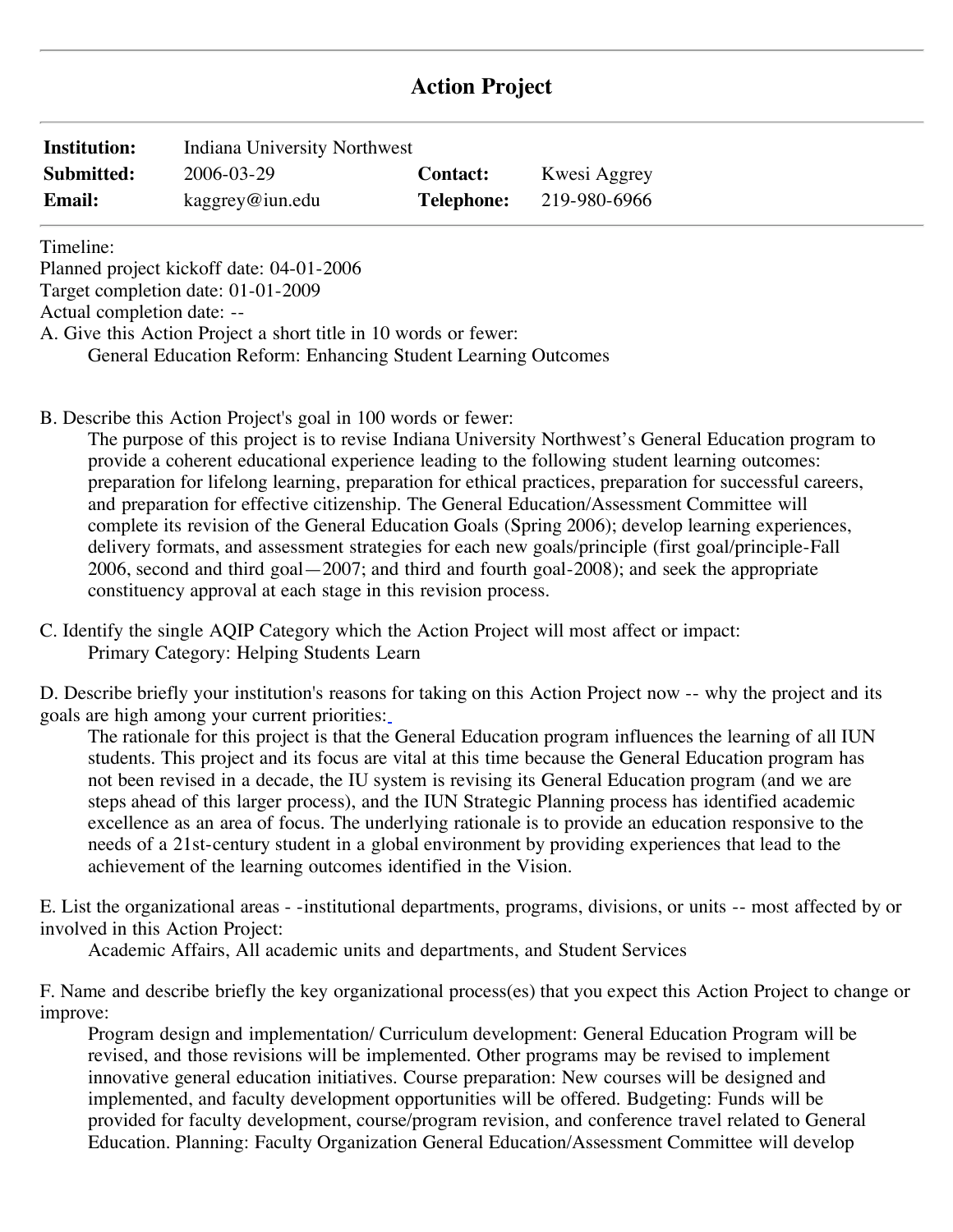drafts for faculty input and approval. As initiatives are approved by the Faculty Organization, they will be presented to the appropriate curriculum committees. The institution will also be planning at a strategic level to accommodate the necessary changes in such a revision process. Faculty development: The Academic Affairs office will make resources (funds, opportunities, speakers, etc) for faculty development available. The Faculty Organization General Education/Assessment Committee will help to coordinate and design necessary faculty development opportunities. Advising: As the faculty revises the General Education program and the campus implements these revisions, advisors will be informed and oriented to these revisions so that students can be appropriately and effectively advised. Co-curriculum development: Co-curricular components of an effective General Education program will designed and implemented.

G. Explain the rationale for the length of time planned for this Action Project (from kickoff to target completion):

 accomplish them: Phase One Revise General Education Goals (Spring 2006), Phase Two Develop The rationale for the length of time planned for this Action Project is related to the natural progression through the followning phases and the length of time necessary to effecitively Outcomes, Learning Experiences and Assessments for Principle (Goal) #1 (Fall 2006), and Phase Three Develop Outcomes, Learning Experiences and Assessments for Principle (Goal) #2 and #3 (Spring 2007—Spring 2008).

H. Describe how you plan to monitor how successfully your efforts on this Action Project are progressing:

We will monitor the following processes to assess our progress: Faculty Organization decisionmaking and approval process, Curriculum committee(s) processes, Process of faculty input, Academic Affairs processes, Deans' Council processes, Processes of Faculty Development, and Processes of implementation of learning experiences and assessment.

 success or failure in achieving its goals: I. Describe the overall "outcome" measures or indicators that will tell you whether this Action Project has been a

The outcome measure will include the approval of the revised goals and the implementation of learning experiences and assessment measures. Ultimately, the outcome measures that will indicate the success of this Action Project will be the result of stages slightly beyond the revision and implementation when we begin to assess the individual and specific student learning outcomes. See also Section G above.

J. Other information (e.g., publicity, sponsor or champion, etc.):

We will keep our institution's attention and engergies focused on this Project and its goals in the following manner: \* locate this project in faculty-driven committees and structures, \* provide funds for faculty development and course development, and \* provide institutional/administrative support of project

K. Project Leader and contact person:

| Contact Name: Robin Hass Birky, Dr. |                   |  |
|-------------------------------------|-------------------|--|
| Email:                              | rohass@iun.edu    |  |
| Phone:                              | 219-980-7126 Ext. |  |

## **Annual Update: 2006-09-12**

A. Describe the past year's accomplishments and the current status of this Action Project.

The joint General Education/Assessment Committee met bi-weekly throughout the Fall 2005 semester, creating a web site on Oncourse to serve as a depository for its documents and to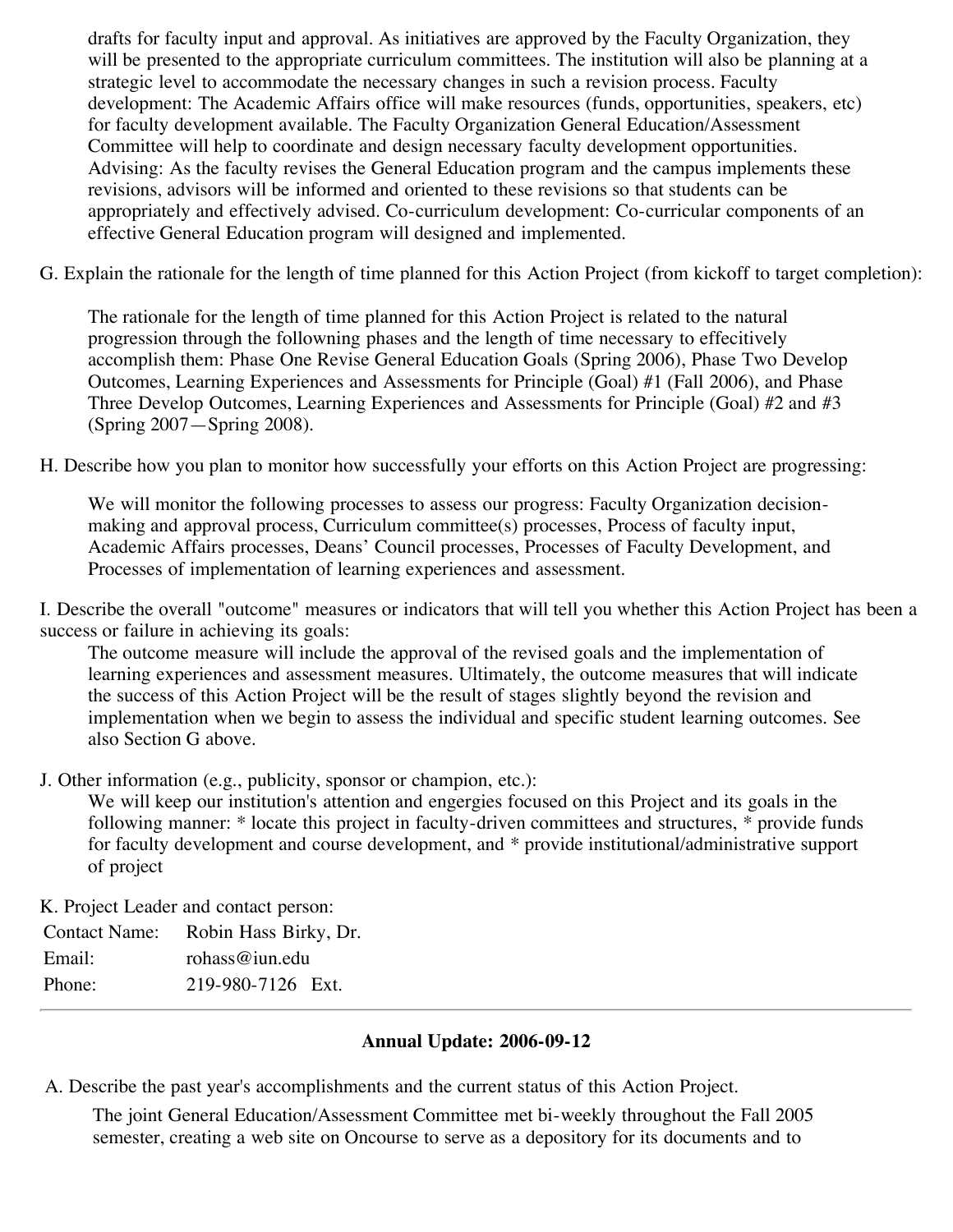facilitate discussion and participation by the larger IUN community. This committee reviewed background documents, including current research on general education and student outcomes as described in the Shared Vision documents. Based on the research process described above, during the 2005/2006 academic year culminating in a document produced on December 9, 2005, the current nine IU Northwest General Education Goals were revised into five General Education Principles: 1) Principles for Effective Learning and Communication, 2) Breadth of Learning, 3) Critical Thinking, Integration, and Application of Knowledge, 4) Diversity, and 5) Ethics and Citizenship. The Co-Chairs of the committee presented the new General Education Principles to the Deans Council and the Faculty Organization in January 2006. The committee met three times in January and February to discuss the feedback received from the deans, faculty members, and staff members. Further communication throughout the process has occurred between the chairs of the committee, the Vice Chancellor for Academic Affairs, and faculty through emails, presentations, and additional meetings. The five principles were adopted by a vote of the Faculty Organization at its meeting on March 24, 2006. The Committee has thus created the principles (which act as a frame for the whole General Education program) and is presently working on presenting the outcomes of and assessment for Principle 1 based on continued review of background documents, including current research on general education, student outcomes as described in Shared Vision and the General Education Policy Draft 04/05/2005, UFC Educational Policies Committee. In addition, the Co-chairs of the committee and Interim Associate Vice Chancellor for Academic Affairs attended the "General Education and Outcomes That Matter in Changing Worlds" conference sponsored by the American Association of Colleges and Universities and have used the knowledge and practices learned there to inform subsequent discussions of a variety of General Education issues. The Co-chairs and the Interim Associate Vice Chancellor for Academic Affairs announced, selected, and funded from Commitment to Excellence funds two types of faculty development grants. Four travel grants and six course development grants were awarded in May 2006 to individuals either traveling to a conference that focused on General Education or to individuals developing courses that would enhance our General Education offerings. We have also made preliminary arrangements for Barbara Waldvoord, a national speaker on General Education and Assessment, to visit our campus on October 19-20, 2006 at which point she will offer talks and workshops specific to our campus based on documents we provide her in advance. The General Education Committee has also created a framework for a dual approach to foundational skills: 1) a foundational course and 2) intensive coursework throughout the remaining college career. In addition, the group has developed a draft of outcomes for Principle 1, developed a draft of assessment methods and rubrics for Principle 1 outcomes, and developed drafts of criteria for intensive coursework in several domains of Principle 1.

#### *Review (09-12-06):*

Sounds like precisely the correct approach. The total involvement of a broad range of faculty cohorts portends the desirable aims of AQIP category (1). Moreover, the co-chair leadership model adds material dynamism and continuity to a very long-lead and farsighted Action Project. It is obvious that the AQIP overarching strategy for inclusive faculty (and other stakeholders) is alive and well at Indiana University Northwest.

B. Describe how the institution involved people in work on this Action Project.

The Faculty Organization's General Education/Assessment Committee (comprised of representatives from units across the campus) has completed the bulk of the work on General Education at Indiana University Northwest. This is the faculty group primarily charged with curricular revision of this nature. At the same time, the Office of Academic Affairs has been involved in the reform, playing an advisory role as well as funding necessary faculty development opportunities and facilitating the development of courses. The Dean of Arts and Sciences also has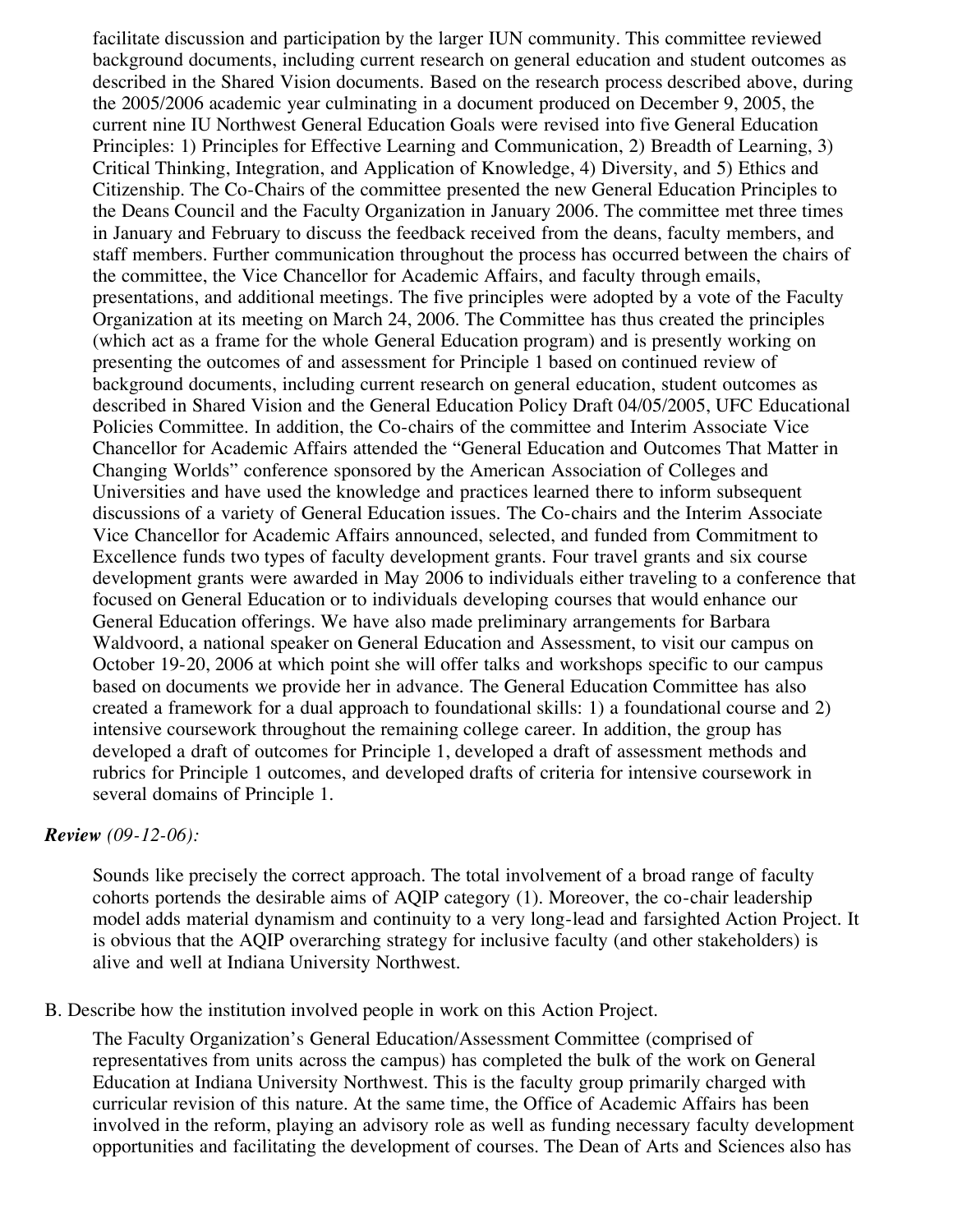played an advisory role in this coimmittee, and she has kept the issue of General Education reform and the specific progress of the committee on her Chairs' Council agenda throughout the year. On a broader scale, the campus is deeply committed to this reform effort, and this commitment is evidenced in Outcome 2 of our Strategic Plan, which focuses on general student learning outcomes and which acts as a frame to the more concrete articulation of those outcomes in the General Education Program. Outcome 2 reads: All academic programs and relevant support programs have implemented teaching and learning experiences that ensure they will prepare their 2014 graduates for lifelong learning, ethical practices, developing successful careers, and effective citizenship. The Strategic Planning Team focused on General Education at its November 2005 and its August 2006 retreats.

#### *Review (09-12-06):*

Although this project is in its infancy, the impressive breadth of involvement seems to be matched by vertical complimentarity through the inclusion of faculty leaders (Deans, Committee Chairs, Office of Academic Affairs, etc.). The implementation goal to affect graduates in the Class of 2014 suggests possible need for an interim (or transitional) plan for the earlier application of certain elements of the "master" General Education Strategy which may emerge prematurely pursuant to the obvious and commendable extant activities.

#### C. Describe your planned next steps for this Action Project.

The committee is currently seeking, receiving, and colleting feedback on outcomes, the framework, criteria for intensive coursework, and the assessments. As the Co-chairs of the committee recently received funding approval for a package of faculty development opportunities, they will be announcing those opportunities and implementing the processes associated with them: 1) a team of individuals will attend the Assessment Institute in Indianapolis (October 29-31, 2006), deliberately placing individuals in specific pre-conference workshops and having specific individuals attend particular sessions throughout the Institute so that the group can meet upon its return and use its knew knowledge to spearhead an informed approach to assessing General Education, 2) the committee plans to offer incentives to pilot assessment processes in the Spring of 2007, and 3) the committee will offer another round of course-development grants. The committee is also exploring a concept of clustered courses on commuter campuses based on the model at Northern Kentucky and Radford Universities. The Co-chairs will present the proposed general education curriculum changes associated with Principle I to the Faculty Organization at its September meeting. By October 1, 2006, they will have developed a suggested design for assessing the Principle 1 outcomes. Furthermore, the General Education and Assessment Committee will repeat the steps of the process followed above, developing the outcomes, delivery methods, and assessment tools for each of the Principles. While it will be approximately a year before the committee will reach the activities related to Principles 4 and 5, the American Democracy Project group and the Global Leadership Group will be working on the outcomes, delivery methods, and assessments for those two principles, providing the committee with preliminary ideas and drafts to further them along in their work and to fulfill the mission of these two groups, both of which had the revision of General Education and curriculum in their original objectives.

#### *Review (09-12-06):*

Logical, thorough and coherent! Great start in only the first few months in a long curricular project.

D. Describe any "effective practice(s)" that resulted from your work on this Action Project. The "effective practices" that have resulted from IU Northwest's work on General Education